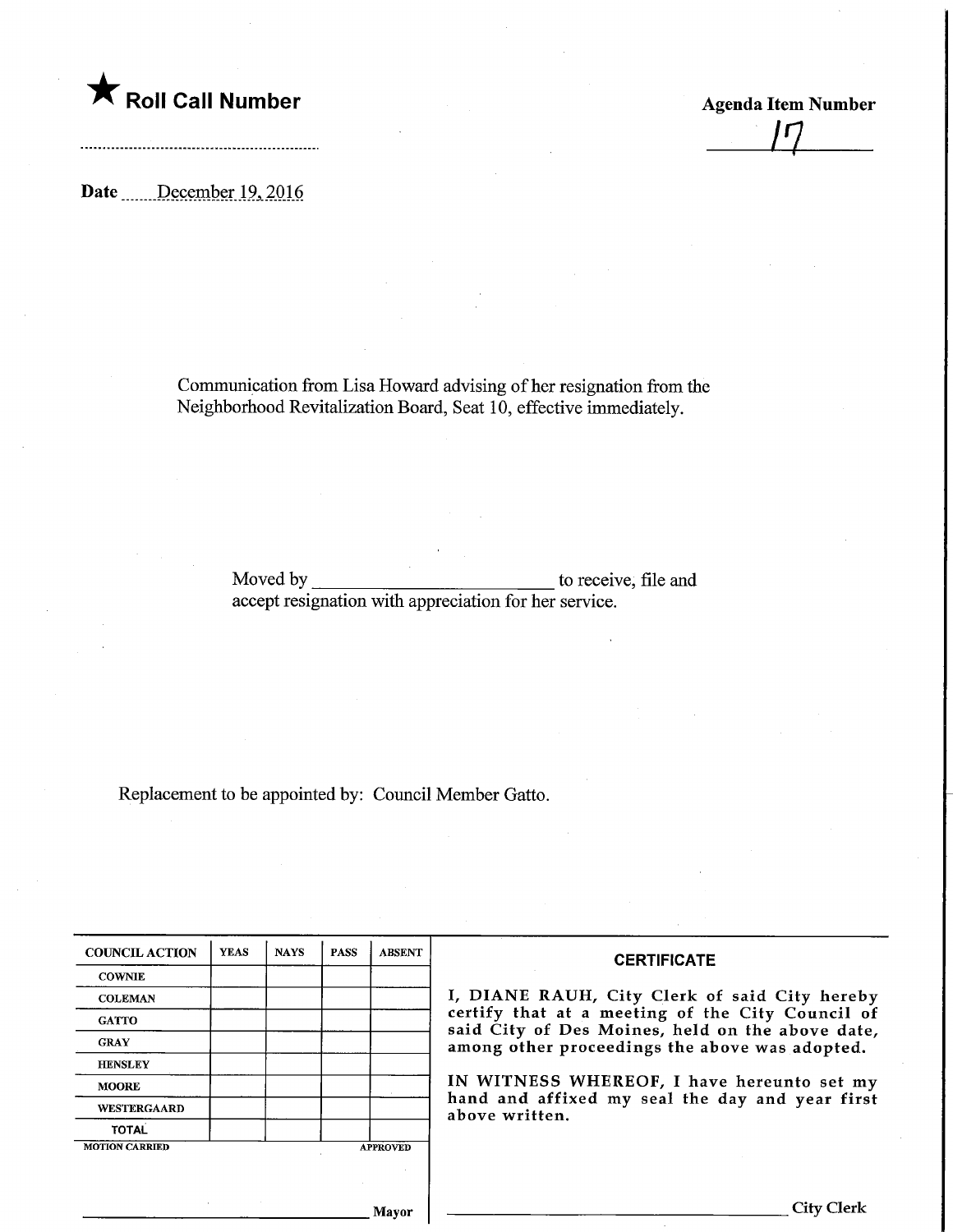December 7, 2016

Neighborhood Revitalization Board of Directors(NRB)

Dear NRB Board Members,

Please accept this letter as my resignation as a NRB Board member effective today, December 7, 2016.

It has been a great honor to serve on the NRB Board for the city of Des Moines for the past five years and to have the opportunity as Chair in 2016.

Respectfully  $\gamma_{ll}$  )  $\gamma_{rd}$ 

Lisa<sup>'</sup>A. Howard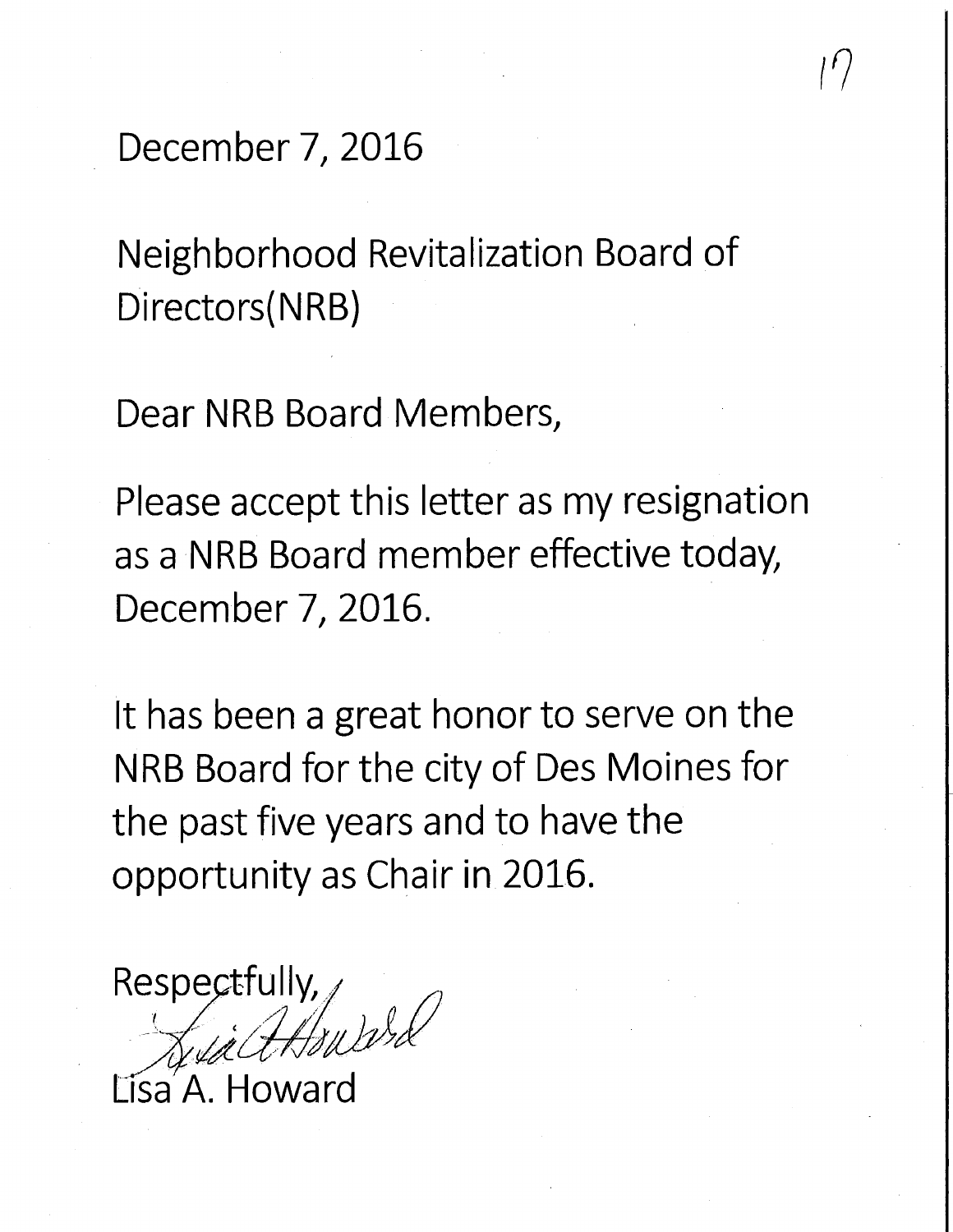## City of Des Moines, Iowa Boards and Commissions Board Composition

## Neighborhood Revitalization Board

| Description:   | The purpose of the Neighborhood Revitalization Board (NRB) is to advise City Council and<br>Board of Supervisors on housing improvement and neighborhood revitalization efforts.                                                                                                                                                                                                                                                                                                                                                                                                                                                     |
|----------------|--------------------------------------------------------------------------------------------------------------------------------------------------------------------------------------------------------------------------------------------------------------------------------------------------------------------------------------------------------------------------------------------------------------------------------------------------------------------------------------------------------------------------------------------------------------------------------------------------------------------------------------|
| Staff contact: | Staff--Linda Rule - 237-1301<br>Chris Johansen - 323-8976                                                                                                                                                                                                                                                                                                                                                                                                                                                                                                                                                                            |
| Term length:   | Three year                                                                                                                                                                                                                                                                                                                                                                                                                                                                                                                                                                                                                           |
| Expiration:    | June 30                                                                                                                                                                                                                                                                                                                                                                                                                                                                                                                                                                                                                              |
| Meetings:      | 5:00 PM, First Wednesday of each month,                                                                                                                                                                                                                                                                                                                                                                                                                                                                                                                                                                                              |
| Location:      | 1551 E. Martin Luther King Jr. Parkway                                                                                                                                                                                                                                                                                                                                                                                                                                                                                                                                                                                               |
|                | Municipal Services Center, 2nd Floor, Room: City Council Chambers                                                                                                                                                                                                                                                                                                                                                                                                                                                                                                                                                                    |
| Requirements:  | Sixteen members: five members to represent program eligible residents; (someone who<br>meets the income requirements, or resides within a HUD eligible area); five members shall<br>be residents of recognized neighborhood organizations; and three members shall be<br>owners or officers of the business community, nonprofits or education representatives; one<br>representative (serving a 1 year term) shall be appointed from Neighborhood Finance<br>Corporation Board; one member nominated from the Greater Des Moines Partnership<br>Board; and one member nominated from the Neighborhood Development Corporation Board |

Prof. requirements:

 $\sim$ 

| <b>Member Information</b>                                                                                                        |                                                                           |                                                                                                     |                                                                                        |  |
|----------------------------------------------------------------------------------------------------------------------------------|---------------------------------------------------------------------------|-----------------------------------------------------------------------------------------------------|----------------------------------------------------------------------------------------|--|
| Ben Brackett<br>230 Park Place<br>Des Moines 50312<br>Seat: 14 - NDC Board Member                                                | $(C): 515725-2282$<br>$(D)$ :<br>$(E)$ :<br>$(W)$ :                       | Term expires:<br>Took office:<br>Appointed by:<br>Residing in Ward: 3<br>$E$ ligibility;<br>Gender: | 1/27/2020<br>1/27/2014<br>11 - Miscellaneous<br>Eligible for reappointment<br>Male     |  |
| Mark A Cooper<br>5811 Walnut Hill Avenue<br>Des Moines 50312<br>Seat: 12 - Business/Non-<br>Profit/Educational<br>Representative | $(C)$ :<br>$(D): 515975-5627$<br>(E): 515 274-3227<br>(W): 515 265-1862   | Term expires:<br>Took office:<br>Appointed by:<br>Residing in Ward: 3<br>Eligibility:<br>Gender:    | 6/30/2014<br>2/14/2011<br>5 - At Large A - Moore<br>Eligible for reappointment<br>Male |  |
| <b>Russell Cross</b><br>1719 Grand Avenue, Unit 339<br>Des Moines 50309<br>Seat. 16 - GDMP Board Member                          | $(C)$ :<br>$(D)$ : 515 324-3412<br>(E): 515 321-7311<br>(W): 515 324-3412 | Term expires:<br>Took office:<br>Appointed by:<br>Residing in Ward: 3<br>Eligibility:<br>Gender:    | 6/30/2012<br>6/27/2011<br>11 - Miscellaneous<br>Eligible for reappointment<br>Male     |  |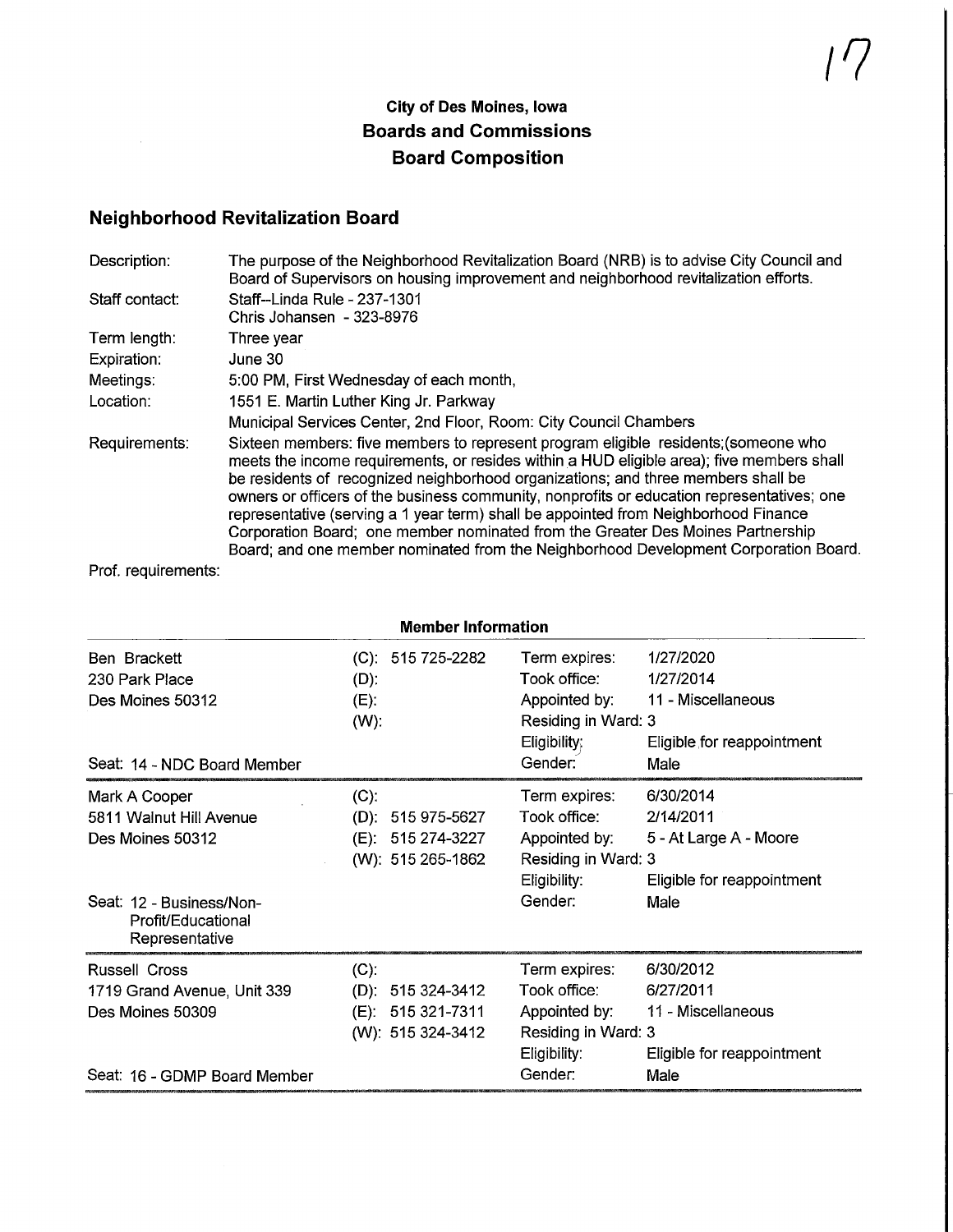Board Composition December 09, 2016 Page 2 of 4

| <b>Member Information</b>                                                                                                |                                                                        |                                                                                                  |                                                                                          |  |
|--------------------------------------------------------------------------------------------------------------------------|------------------------------------------------------------------------|--------------------------------------------------------------------------------------------------|------------------------------------------------------------------------------------------|--|
| Josh Hellyer<br>Seat: 15 - NFC Board<br>Representative                                                                   | $(C)$ :<br>$(D)$ :<br>$(E)$ :<br>$(W)$ :                               | Term expires:<br>Took office:<br>Appointed by:<br>Residing in Ward:<br>Eligibility:<br>Gender:   | 6/30/2016<br>2/8/2016<br>11 - Miscellaneous<br>Eligible for reappointment                |  |
| Lisa A Howard<br>507 E. Locust Street, #310<br>Des Moines 50309<br>Seat: 10 - Neighborhood<br>Representative             | $(C)$ :<br>(D): 515 490-6454<br>$(E)$ :<br>(W): 515 490-6454           | Term expires:<br>Took office:<br>Appointed by:<br>Residing in Ward: 4<br>Eligibility:<br>Gender: | 6/30/2015<br>1/9/2012<br>4 - Ward 4<br>Eligible for reappointment<br>Female              |  |
| Seth Johnson<br>1919 39th Street<br>Des Moines 50310<br>Seat: 13 - Business/Non-<br>Profit/Educational<br>Representative | (C): 641 583-0107<br>(D): 641 583-0107<br>$(E)$ :<br>$(W)$ :           | Term expires:<br>Took office:<br>Appointed by:<br>Residing in Ward: 1<br>Eligibility:<br>Gender: | 6/30/2016<br>9/28/2015<br>6 - At Large B - Coleman<br>Eligible for reappointment<br>Male |  |
| Tammy Keiter<br>3103 54th Street<br>Des Moines 50310<br>Seat: 07 - Neighborhood<br>Representative                        | (C): 515 577-5754<br>(D): 515 286-3767<br>$(E)$ :<br>(W): 515 286-3767 | Term expires:<br>Took office:<br>Appointed by:<br>Residing in Ward: 1<br>Eligibility:<br>Gender: | 6/30/2019<br>7/14/2014<br>1 - Ward 1<br>Not eligible for reappointment<br>Female         |  |
| Kelly Kennedy<br>1131 18th Street<br>Des Moines 50314<br>Seat: 04 - Program Eligible<br>Representative                   | (C).<br>(D): 515 271-1854<br>(E): 515 271-1854<br>$(W)$ :              | Term expires:<br>Took office:<br>Appointed by:<br>Residing in Ward: 3<br>Eligibility:<br>Gender: | 6/30/2018<br>8/26/2013<br>3 - Ward 3<br>Not eligible for reappointment<br>Male           |  |
| Natasha Newcomb<br>4024 Hubbell Avenue, Apt. 234<br>Des Moines 50317<br>Seat: 01 - Program Eligible<br>Representative    | $(C)$ :<br>(D): 319 594-1929<br>$(E)$ :<br>$(W)$ :                     | Term expires:<br>Took office:<br>Appointed by:<br>Residing in Ward: 2<br>Eligibility:<br>Gender: | 6/30/2017<br>9/12/2011<br>5 - At Large A - Moore<br>Eligible for reappointment<br>Female |  |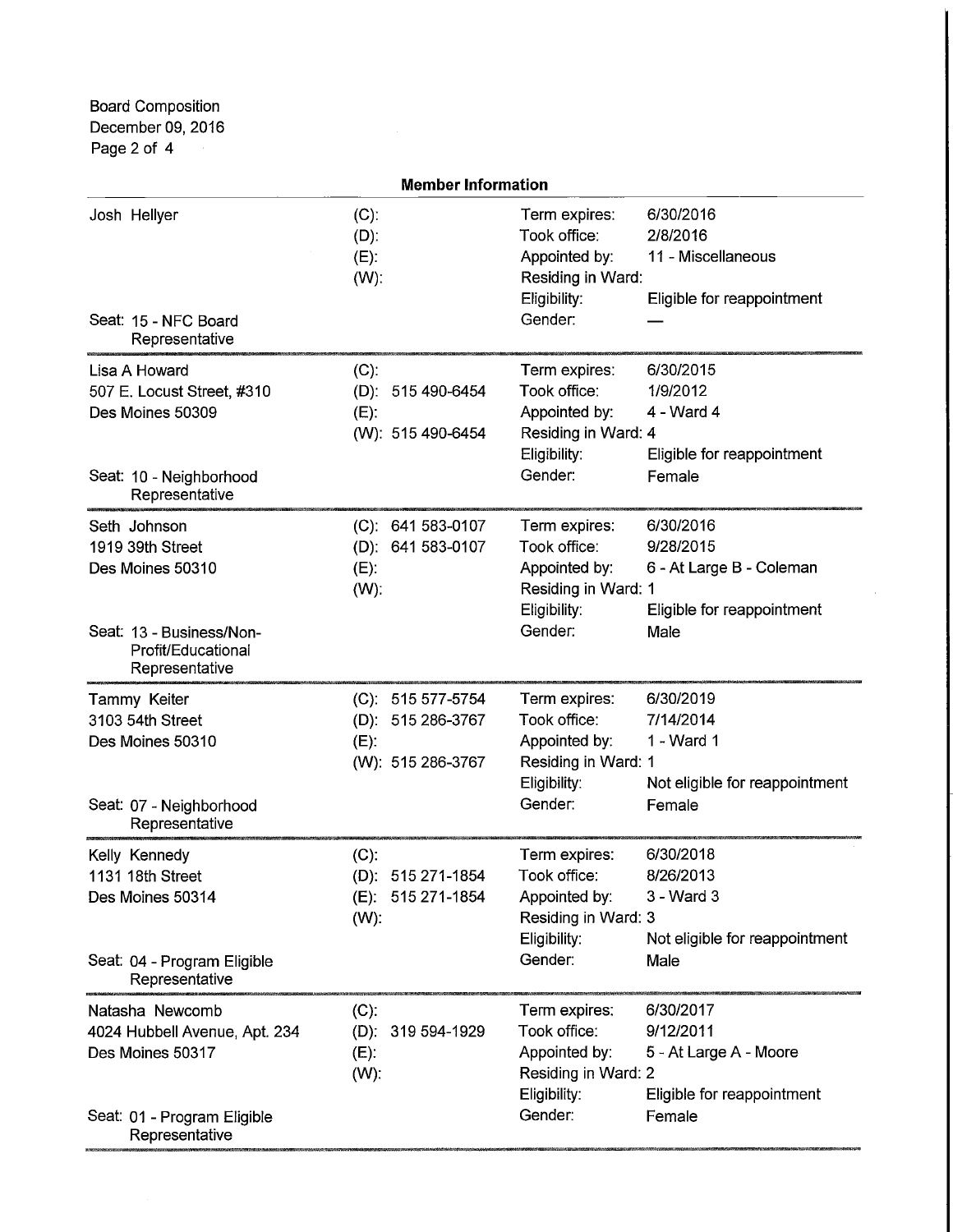Board Composition December 09, 2016 Page 3 of 4

| <b>Member Information</b>                                                                                                |                                                                    |                                                                                                  |                                                                                   |  |  |
|--------------------------------------------------------------------------------------------------------------------------|--------------------------------------------------------------------|--------------------------------------------------------------------------------------------------|-----------------------------------------------------------------------------------|--|--|
| Frank Owens<br>716 Forest Avenue<br>Des Moines 50314<br>Seat: 11 - Business/Non-<br>Profit/Educational<br>Representative | $(C)$ :<br>$(D)$ :<br>515 244-9278<br>$(E)$ :<br>(W): 515 235-4644 | Term expires:<br>Took office:<br>Appointed by:<br>Residing in Ward: 1<br>Eligibility:<br>Gender: | 6/30/2010<br>12/6/2004<br>7 - Mayor<br>Not eligible for reappointment<br>Male     |  |  |
| Alejandro H Piedras<br>2808 John Patterson Road<br>Des Moines 50317<br>Seat: 08 - Neighborhood<br>Representative         | $(C)$ :<br>$(D)$ :<br>(E): 515 201-5475<br>(W): 515 263-6017       | Term expires:<br>Took office:<br>Appointed by:<br>Residing in Ward: 2<br>Eligibility:<br>Gender: | 6/30/2019<br>1/11/2016<br>2 - Ward 2<br>Eligible for reappointment<br>Male        |  |  |
| Marjorie Ramsey<br>1519 York<br>Des Moines 50316<br>Seat: 03 - Program Eligible<br>Representative                        | (C): 515 321-3409<br>(D): 515 262-7018<br>$(E)$ :<br>$(W)$ :       | Term expires:<br>Took office:<br>Appointed by:<br>Residing in Ward: 2<br>Eligibility:<br>Gender: | 6/30/2018<br>10/24/2011<br>2 - Ward 2<br>Not eligible for reappointment<br>Female |  |  |
| Ethan Standard<br>313 SW 7th Street, Apt. 103<br>Des Moines 50309<br>Seat: 09 - Neighborhood<br>Representative           | $(C)$ :<br>(D): 815 520-0322<br>$(E)$ :<br>(W): 515 229-5268       | Term expires:<br>Took office:<br>Appointed by:<br>Residing in Ward: 3<br>Eligibility:<br>Gender: | 8/30/2017<br>1/26/2015<br>$3 - Ward$ 3<br>Eligible for reappointment<br>Male      |  |  |
| Vacancy<br>Seat: 05 - Program Eligible<br>Representative                                                                 | $(C)$ :<br>$(D)$ :<br>$(E)$ :<br>$(W)$ :                           | Term expires:<br>Took office:<br>Appointed by:<br>Residing in Ward: 0<br>Eligibility:<br>Gender: | 6/30/2017<br>4 - Ward 4<br>Vacant                                                 |  |  |
| Vacancy<br>Seat: 06 - Neighborhood<br>Representative                                                                     | $(C)$ :<br>$(D)$ :<br>(E):<br>(W):                                 | Term expires:<br>Took office:<br>Appointed by:<br>Residing in Ward: 0<br>Eligibility:<br>Gender: | 6/30/2018<br>6 - At Large B - Coleman<br>Vacant                                   |  |  |